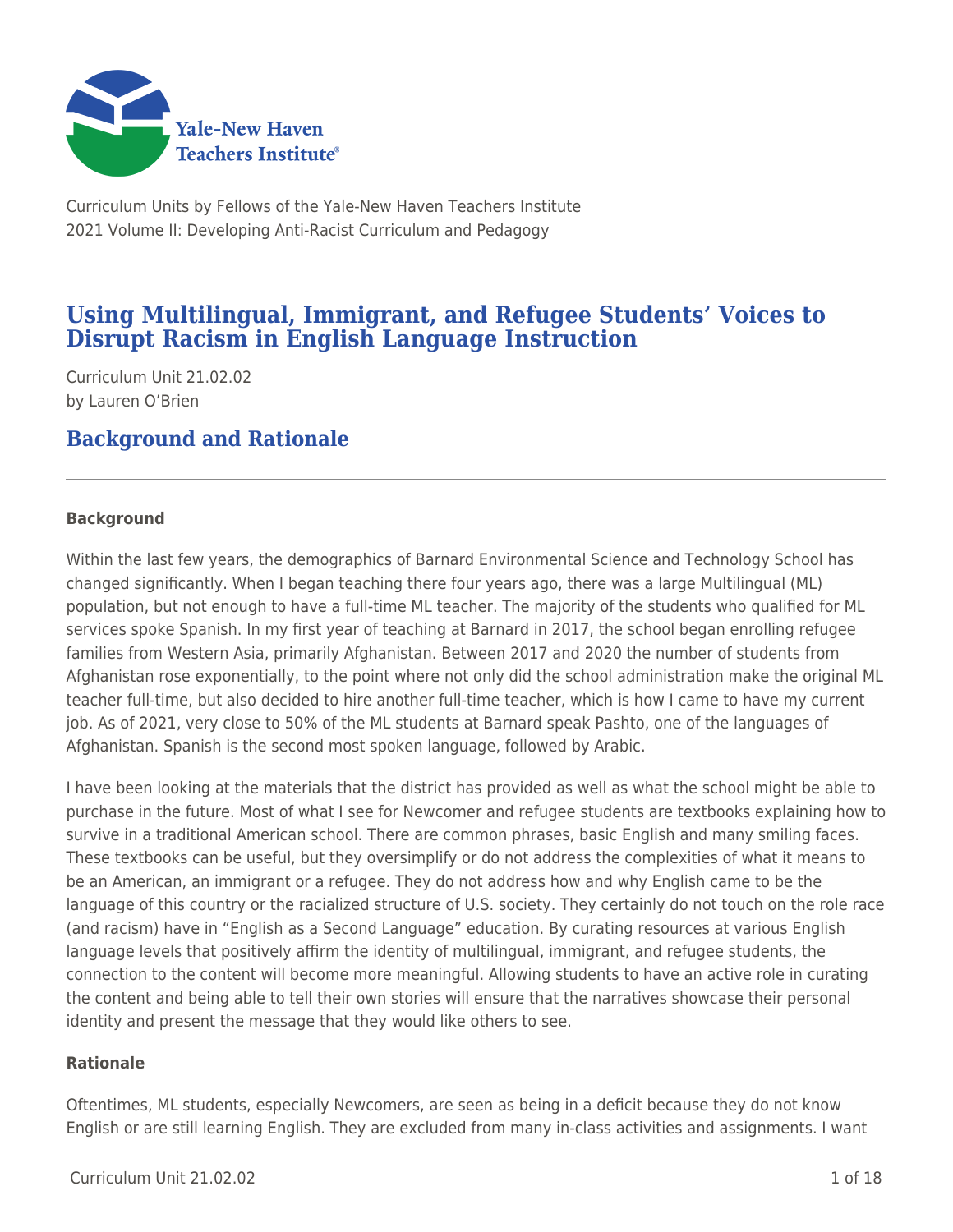to disrupt this assumption about ML students as not being able to understand concepts that may be more complicated or require analysis and higher order thinking skills, like racism and its effects on education. Instead, I want ML students to feel as though they can not only grasp the content, but contribute to a better understanding for everyone through authentic representation and sharing of their experiences, languages, and cultures.

# **Language and Race: An Overview of the Research**

Although there is no official language of the United States, most people are educated to believe that standardized English is the language of academia, success, wealth, and value. In school, the dominant message is that there is a "proper" way to speak and write the English language and if you do not conform to that type of English, you will be seen as uneducated and/or unsophisticated, and you will need to change if you want to be seen differently. "Standard English," like race, is a fabricated concept created to enforce social hierarchies.<sup>1</sup> Those who speak Standard English are awarded the authority and power that is associated with this most widely accepted dialect. Synonymously, this is the dialect used by most White people with formal education who hold positions of authority and power, especially within the education setting.

Makoni & Pennycook say, "the practice of defining languages has had more to do with defining people and creating boundaries and hierarchies than the definition of linguistic facts."2 The glorification of Standard English is a fabrication because all languages and dialects are equally capable of communication, intellect and complexity. Linguistically, they all perform the same function. Language and dialects are also frequently changing. Words and phrases fall in and out of usage. To try to enforce a code of communication is not for the sake of homogeneity, but instead a way to influence the attitude of society toward languages and dialects, specifically those which have been categorized as inferior in the hierarchy. This can obviously have an effect on the lived experiences and material realities of different language communities.3 In this way, language can be thought of as a type of cultural capital within our society. Those who possess this linguistic capital are allowed to exert symbolic power over those who do not speak this "correct" form of English.4 The intersection between race and linguicism has many social effects. According to Olding, linguicism serves as a less overt way than blatant racism to put people in social hierarchies.5 For this reason, the association of language and race has been used to uphold White supremacy in this country.

The overvaluation of Standard English stems from racism and the belief within American society that the English language is almost inextricably tied to Whiteness. This glorification of Standard English and native speakers (NS) of English is directly related to the widespread colonialism of the British Empire throughout the world. Because of this, many NS have no real need to learn any other language and, through systems like education, enforce Standard English as the norm. It is important to point out that there are "societal and systemic forces at work in the context of White privilege and power in relation to the English language."<sup>6</sup> Multilingual individuals who are White are typically given more agency in society than other races, even if English is their native language. This extends to the ability to make mistakes in language and grammar without facing the same judgment of visible-minority peers. For example, an emergent multilingual person who is White may make an error in Standard English and people will perceive them as "still learning" and allow the error to be made. In contrast, a Black person who speaks African American English (AAE), might be seen as uneducated despite the fact they are correctly speaking that language because it is being compared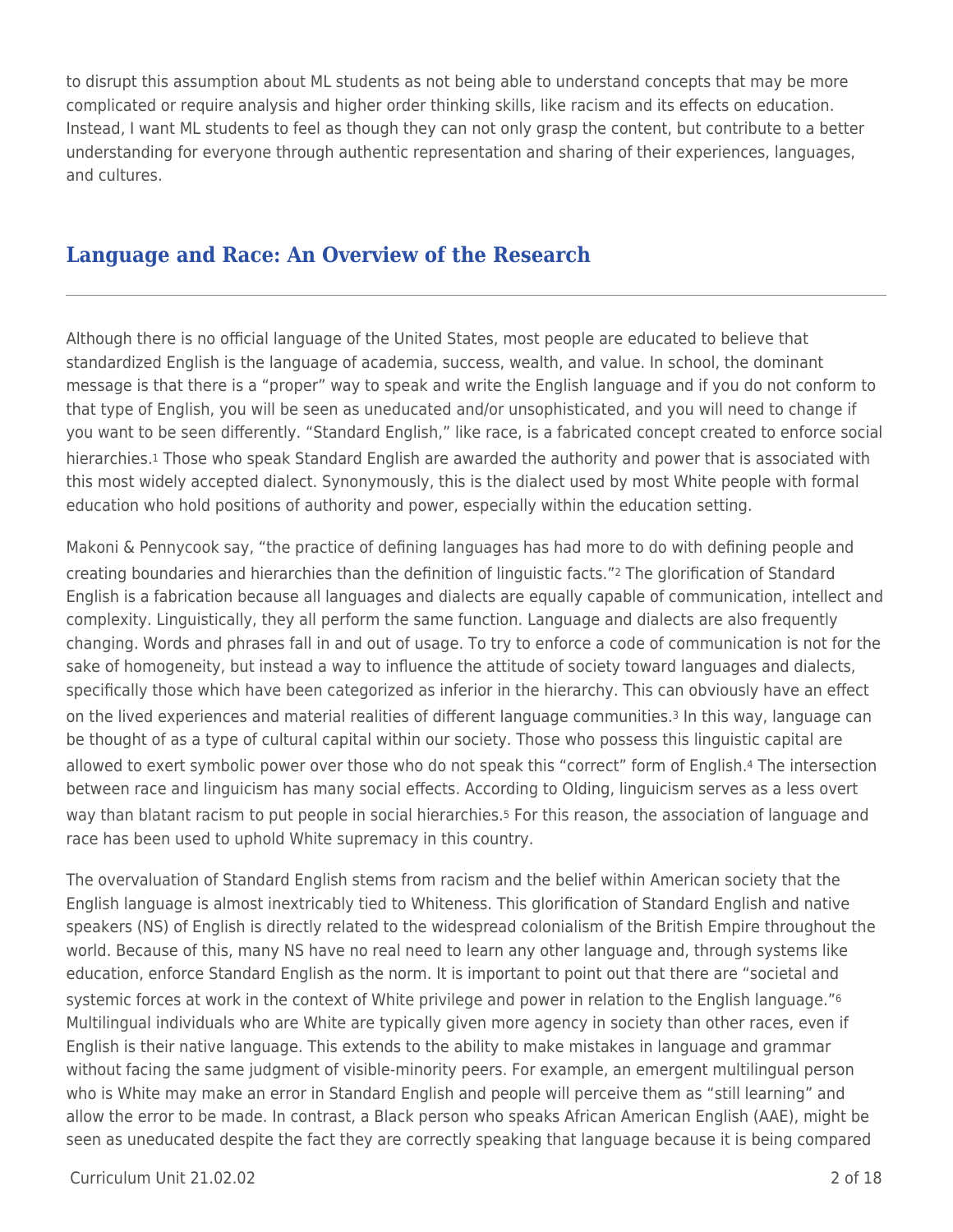to Standard English as the "norm". Seeing languages as variations of Standard English, which has been used as cultural capital for White people, creates judgments based on language that have been used to construct racial hierarchies.

In order to disrupt this social hierarchy with regards to language and dialect it is important that students are aware of the hierarchy in the first place. All languages and dialects should be considered in equal value and importance within society, specifically within a diverse school population. By naming and honoring all languages and dialects and then having thoughtful conversations about how White privilege is upheld using Standard English, students can become more aware of how the hierarchy benefits some and disadvantages others. From a Critical Race Theory perspective, the way to disrupt the conventional, and racist, view of languages in the education system is to examine the differences that exist and how they operate to benefit certain members of society over others.7 LangCrit, an analytical framework created by Alison Crump, explains that it is necessary to look at how power has come to be clustered around certain linguistic resources in certain spaces and exploring how this shapes what individuals can and cannot do in their everyday lives, what values are attached to how they use language, and what identities are possible as a result.<sup>8</sup>

I believe this is especially important for students who are emergent multilingual to understand. I have had multilingual students ask me why their Black peers speak differently than the ways I teach them to speak English. By being honest and upfront with students, especially White-passing multilingual students, about how language has been used to create societal hierarchy, they will be learning important truths of American culture and they can have an anti-racist lens with regards to how people in the United States communicate with each other. Although Standard English has been used to uphold social hierarchies, learning Standard English does have value and it is important for students to have knowledge of the structure of the language. The goal of this unit is that students would understand that they do not have to lose their home language to gain fluency of Standard English, and that any, and all, languages serve important purposes within society.

# **Identity and Race in Multilingual, Immigrant, and Refugee Students**

Within recent years many in the United States have become fearful of immigrants, refugees and anyone seeming "other" due to false information and hateful messages being spread through conservative media outlets and the Trump administration. Islamophobia, which was heightened exponentially after 9/11, was reignited when, after one week in office, Trump signed the "Muslim ban," barring people from seven primarily Muslim countries from coming to the United States. Equating Muslims to extremist terrorists has created a false narrative that many American people believe to be true. Crowds of people chanting "build the wall" were a direct correlation to Trump calling Latin American migrants seeking asylum "illegals''. The fear mongering incited by his administration labeled these refugees as rapists, drug traffickers, and murderers who were invading the United States. Trump's repeated reference to Covid-19 as the "China virus" spawned a new wave of hate directed at Asians and Asian Americans. After the murder of George Floyd and the protests against police brutality, organizations like Black Lives Matter were demonized causing racists in this country to feel emboldened enough to storm the United States Capitol. These types of harmful narratives have been used throughout its history to oppress non-White races. They are carefully crafted by those in power to uphold systems of White supremacy. For multilingual, immigrant, and refugee youth in middle school, these explicitly negative narratives can have a damaging effect on an already difficult stage of life where identity becomes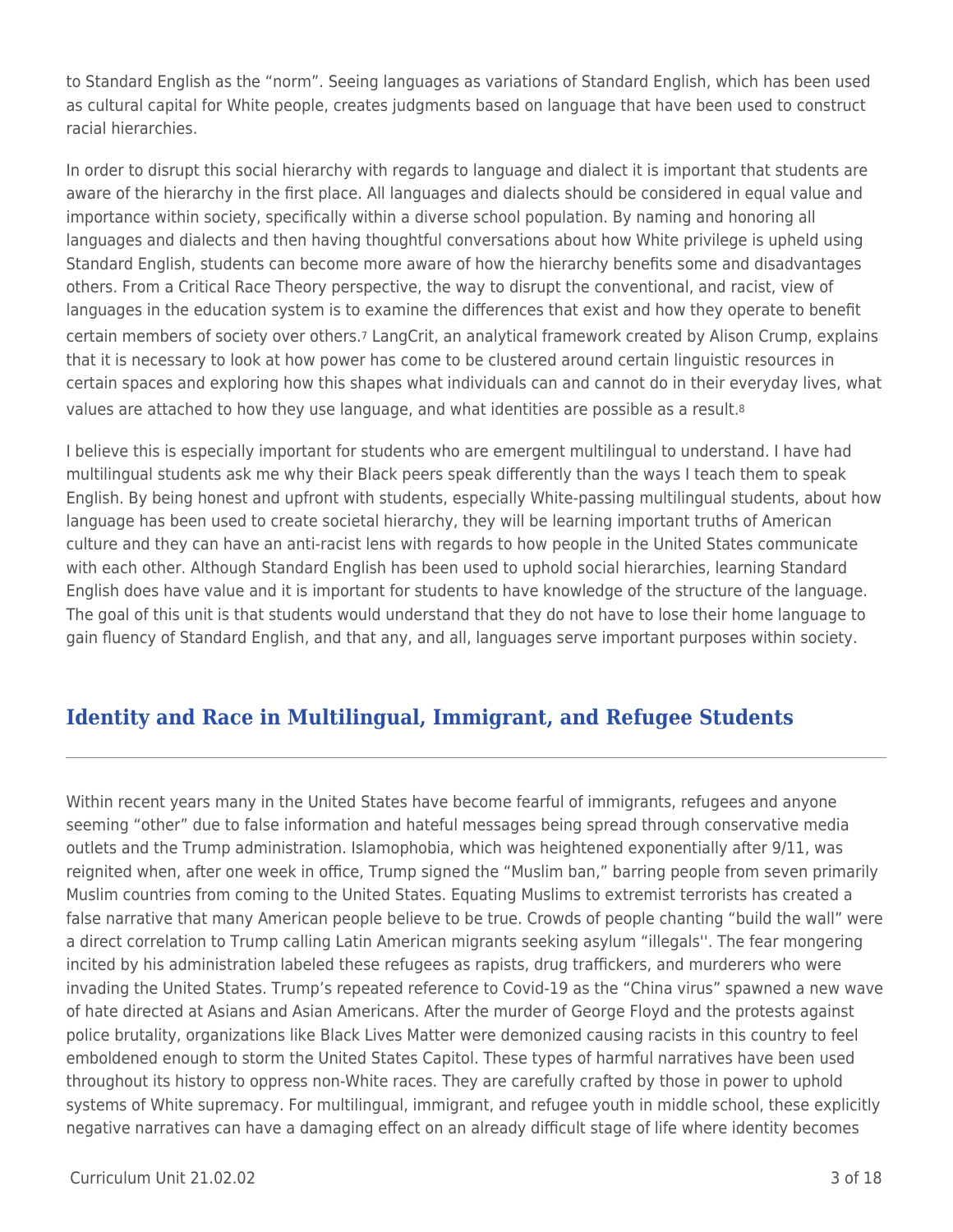increasingly important.

School can be a place where the complexity of students' identities are celebrated; however, teachers must be aware that the present-day education system in the United States is not structured with multilingual, immigrant and refugee students in mind. It is constructed and maintained to disproportionately benefit White, middle to upper class students through processes like standardized testing, a singular focus on academic rigor and measurement, unequitable funding, and overvaluation of Standard English. Although schools are no longer segregated by race, many multilingual, immigrant, and refugee students experience segregation by alienation and isolation which stem from a perception of illegitimacy. Julio Cammarota explains, "National/American identity entails a specific look, certain type of speech, and even a particular geographic orientation. If just one of these qualities is in question, the individual may be placed in an undesirable category and challenged as an American."<sup>9</sup>

Many times, students who are learning English are seen as being at a deficit. The focus is on what they cannot do and what they still need to learn. Shifting mindset towards the assets of being multilingual helps students to be empowered and understand that they are gaining knowledge in addition to what they already know. This can put them at an advantage over people who can only speak one language. An empowered identity can be transformative in a students' education. Educators have the ability to disrupt these false narratives by constructing environments where students are accepted and seen as valuable members of the school community. Through thoughtful curation of representative texts and materials and using students' knowledge related to their identity and experiences to produce meaningful work teachers can avoid what Adrienne Rich describes in the following quote:

When those who have power to name and to socially construct reality choose not to see you or hear you, whether you are dark-skinned, old, disabled, female or speak with a different accent or dialect than theirs, when someone with the authority of a teacher, say, describes the world and you are not in it, there is a moment of psychic disequilibrium, as if you looked into a mirror and saw nothing.<sup>10</sup>

# **Using Counter-Narratives as Anti-Racist Practice**

Reading and writing personal narratives offers a way to address issues of racism and counter the deficitidentity that White culture, particularly in education, puts on multilingual, immigrant and refugee students. This anti-racist approach to literacy can help students to realize that "as presently conceived, the education system does not serve the interest of minority groups".11 With that information students will be able to analyze the resources and information being presented to them through curriculum, materials, and instruction and determine if these aspects of education are creating a positive or negative narrative about people of color, multilingual people, immigrants and refugees. They will then be able to counter any of these negative biases that have been used to uphold forms of oppression by crafting their own narratives that reflect their identity and the way they wish to be seen. By sharing counter-narratives, students are able to take back the role of expert, gain power, and have some control over the construction of knowledge in their classroom.12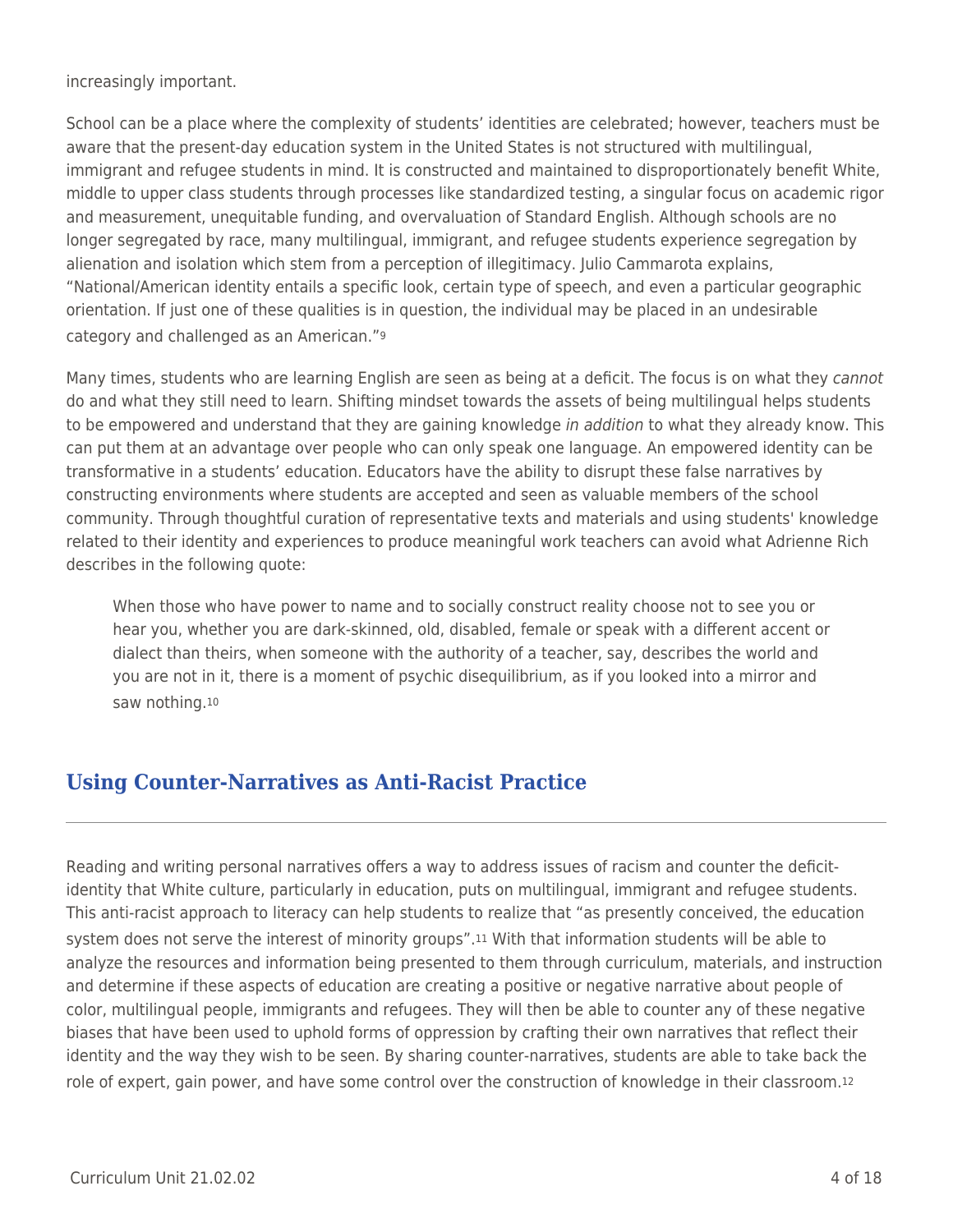# **Instructional Strategy Suggestions for the Lessons and Activities**

Differentiation is key in working with multilingual students. These lessons are intended for students in middle school and can be adapted to better fit the age group of your students by selecting higher or lower-level materials, changing the wording of discussion questions, and providing various types of differentiation tools such as sentence starters, graphic organizers, and word banks. The activities below are organized into three different levels of English language acquisition: beginning, intermediate, and advanced. All levels feature an assignment based on the same content that produces work of equal quality at a student's language proficiency. The purpose of providing different levels is so students can work at a pace and on an assignment that is comfortable to them. You may want students to decide for themselves which level they feel comfortable working at and allow them to move up or down throughout the assignment. Students may not fit into one of these levels neatly; therefore, your creativity in further differentiation may be necessary.

Students who have very little or no English language ability should be presented with materials in their home language when possible. Students of all language abilities can craft a counter-narrative. Counter-narratives can be written, spoken, or represented through art. English language ability should not be a disqualifier for any student. Students with limited English proficiency can work with a peer who also speaks the same home language. They can write in their first language (L1) and then get help translating it into English. This allows students to demonstrate their competency and abilities as they convey their experiences. At the end of this project students will gain vocabulary, build identity, and strengthen their classroom community. This leads to positive identity investment by students, the knowledge that others care about and value their culture, and demonstrates the power of collaboration on student success.<sup>13</sup>

Vocabulary is also provided with three different levels and should build from the previous levels. Each activity is intended to take at least a few days to work through and can be adapted to fit your schedule as needed. The activities focus on the four language domains which are reading, writing, speaking and listening. Throughout the following activities teachers should demonstrate strategies to help students with their English language skills in these four domains, although for the purpose of this unit, specifics are not listed as this will vary from student to student.

## **List of Texts and Resources to Use with Students**

The following list of texts and resources can be used for students to observe, analyze and interpret for the subsequent activities. These resources range in text complexity and content. I have tried to include texts that are representative of my school's demographics. There are videos, graphic novels, picture books, informational texts, and novels to choose from.

- Other Words for Home by Jasmine Warga
- When Stars Are Scattered by Victoria Jamieson
- The Proudest Blue by Ibtihaj Muhammad
- Inside Out and Back Again by Thanhha Lai
- Calling the Water Drum by LaTisha Redding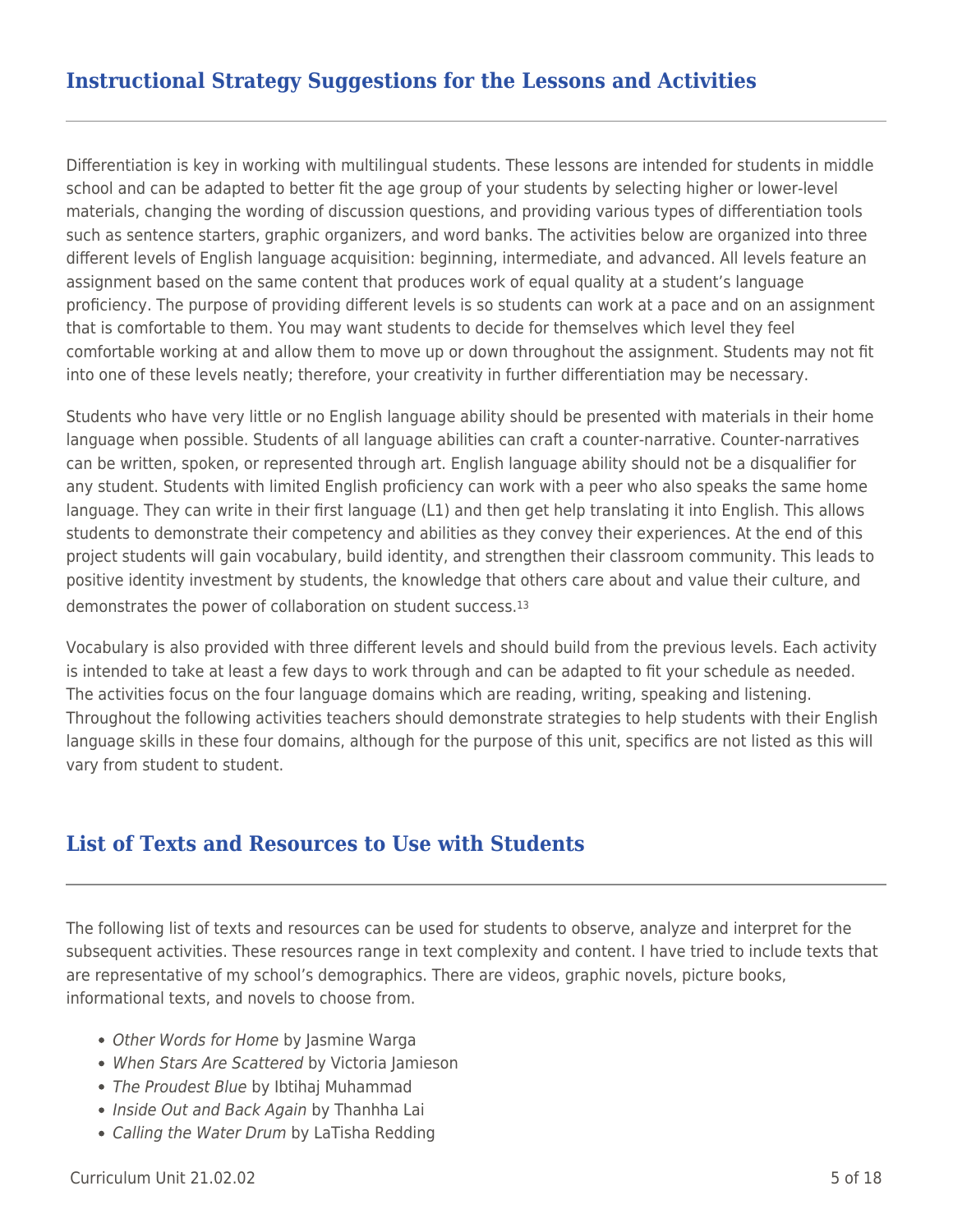- My New Home After Iran by Heather C. Hudak
- My Two Blankets by Irena Kobald and Freya Blackwood
- My Beautiful Birds by Suzanne Del Rizzo
- Four Feet, Two Sandals by Karen Lynn Williams and Khadra Mohammed
- The Day War Came by Nicola Davies
- Escape from Aleppo by N. H. Senzai
- The Night Diary by Veera Hiranandani
- 12 Immigrants Who Made Sports Great by Janet Slingerland
- 12 Immigrants Who Made Medicine Great by Meg Marquardt
- Illegal by Eoin Colfer and Andrew Donkin
- Harbor Me by Jacqueline Woodson
- A Place at the Table by Saadia Farugi and Laura Shovan
- Sit by Deborah Ellis
- Front Desk by Kelly Yang
- My Name Is Not Refugee by Kate Milner
- BE, a digital mini-comic by LindoYes, @lindoyes on Instagram
- To Be Happy | An Immigrant Student's Tale by KansasPBS on YouTube
- It Wasn't Easy Growing Up As an Immigrant by storybooth on YouTube
- Lessons from Lucy Laney: African American Vernacular English (AAVE) on YouTube
- Spanglish is a Language Too! | Alondra Posada | TEDxYouth@UrsulineAcademy
- The Benefits of Being Bilingual | Bella Lawson & Jose Sabedra | TEDxKids@ElCajon on YouTube
- African American Vernacular English | Morgan Gill | TEDxYouth@RMSST on YouTube
- 3 ways to speak English | Jamila Lyiscott by TED on YouTube
- ARAB | How You See Me by SoulPancake on YouTube
- ASIAN | How You See Me by SoulPancake on YouTube
- BLACK | How You See Me by SoulPancake on YouTube
- LATINO | How You See Me by SoulPancake on YouTube

# **Activity 1: Analyzing Narratives about Multilingual Students in School Texts**

## **Overview**

The first activity of this unit introduces students to the definition of a narrative and then presents students with the opportunity to explore different examples of narratives about multilingual, immigrant and refugee populations in textbooks, books and other media. Students will use critical thinking skills to analyze the narratives to assess their potential impact on identity. Students will decide if the source demonstrates a positive sense of identity through accurate representations or if it causes harm by presenting biased or inaccurate narratives.

Fictional narratives with multilingual, immigrant, or refugee protagonists can serve an important role in reaching students who may appreciate reading about characters portrayed as having gone through similar experiences and have similar feelings. It can also be used to educate native-born students about what their peers' lives are like. These positive effects only occur if the portrayals of multilingual people, immigrants, and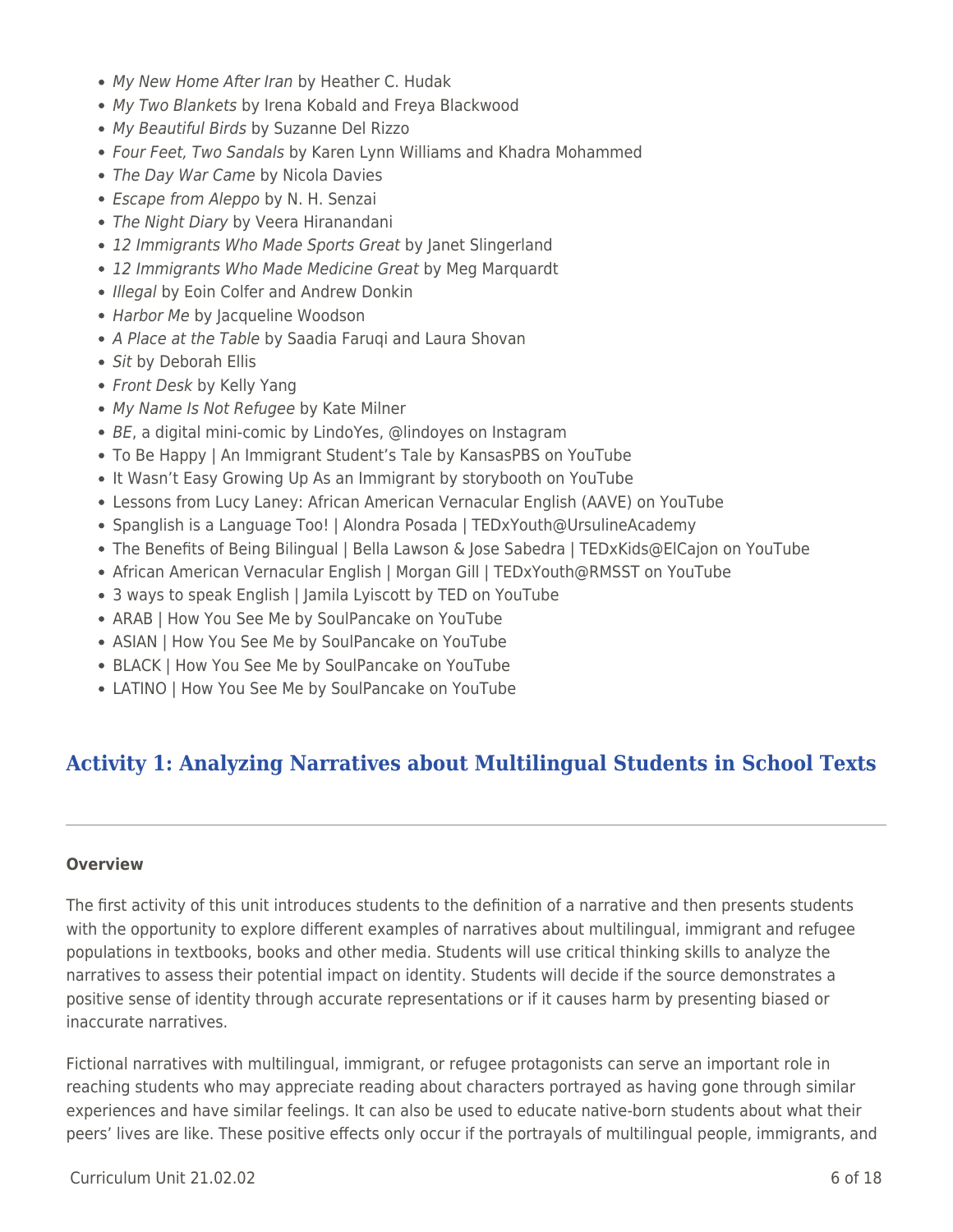refugees are complex, multifaceted and accurate, while simplistic or negative images could potentially cause unwanted friction between students.<sup>14</sup>

For example, in many fiction books about immigration or refugees, children are excited and happy to come to the United States, which might not be the case for all students. For immigrant and refugee students to continually receive the narrative that the only emotions they should experience are happiness and gratitude can cause them to feel as though missing home, wanting to return, or not liking the United States, are flaws or negative feelings that they should not experience. For United States citizens, especially native-bornWhite students, to only see that same narrative about immigrants and refugees being happy about coming to the United States, might cause them to be offended by an immigrant or refugee classmate's lack of enthusiasm because the narratives shown to them create the expectation that all immigrants and refugees are grateful and thrilled to be here. By identifying, analyzing and discussing the effects of narratives, a sense of community can be created where all students are able to express their identity and feelings.

## **Procedure**

To begin, the teacher will curate a list of materials that students will analyze based on their English language proficiency level (see sample list). Students will be given time to look through, read, watch, and spend time thinking about what messages these materials send. They can do this individually or in small groups. Another option is for the teacher to select different pieces to share with the class as a whole group. After this exploratory period, initial observations and reactions will be discussed and recorded on a class document.

Next the teacher will select mentor texts to model identifying the message of a narrative. I have chosen to use the book Other Words for Home, by Jasmine Warga, but you can do this with texts of your choice. Once students are able to identify the message the teacher will begin to work through some of the discussion questions listed below. The goal is for students to understand that narratives can be used to help people identify with a person or experience in a text. It can be representative of certain people and can provide positive images to those who read it. Conversely, if the narrative is incorrect, or if too many texts repeat the same narrative, people might generalize or stereotype about different groups of people.

It is important to discuss the ways that narratives have been used uphold White supremacist ideas within the United States. For example, if reading about the Pilgrims, one might get the impression that the Native Americans who lived on the land before they arrived were offering their land freely for the Pilgrims to take because of the way that some texts narrate the story. Over time, hearing this narrative repeatedly, and even creating a holiday to commemorate this story, has Whitewashed this part of American history to be a happy period of time full of friendship and community, despite the fact that Indigenous Peoples were displaced, abused, and killed. This happens in relation to the Standard English language as well, as many textbooks show White students in the pictures as the ideal English speaker. The words, phrases, and way of using English in these textbooks does not represent all English speakers and it is important for students to understand that there is a connection between this "valuable" version of English and White culture. It has been used to exclude other races and groups of people from opportunities because it stigmatizes other forms of English like African American English or accented English. Bringing this into class discussions will help students to think critically about future encounters with texts and other media.

Students will then practice the skills they were shown in the previous lessons by selecting a text or media source at their comfort level to make an inference about multilingual people, immigrants or refugees. They can repeat this activity with texts or media sources that feature Standard English as well.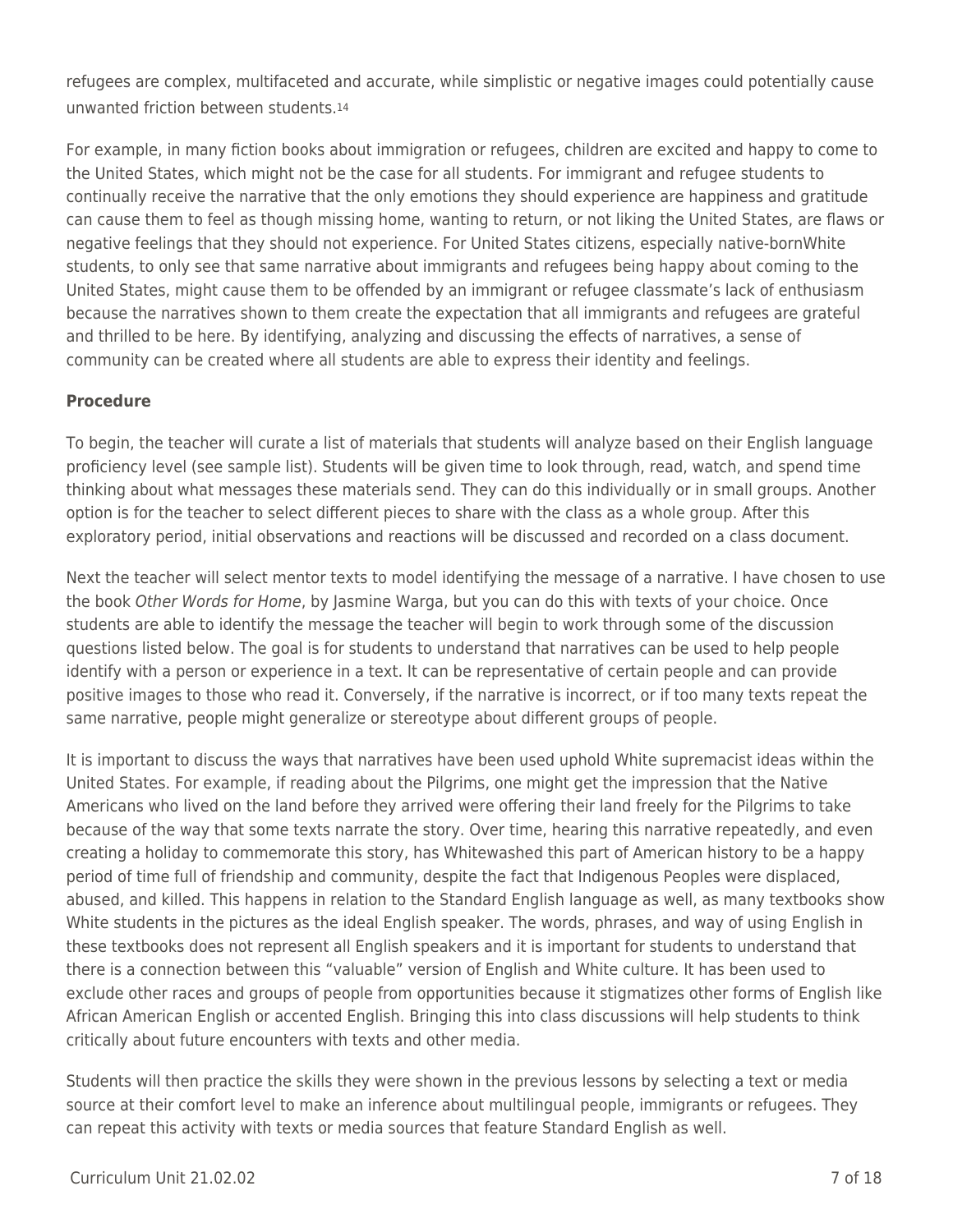## **Possible Discussion Questions**

These are some suggested questions that can be posed to students for discussion or writing prompts. The questions encourage students to think about who is writing the text, what message they wanted the reader to receive, and why. By encouraging students to separate the intended message from the message that they actually receive, students will practice critical thinking skills that help them understand that narratives tell stories and that stories have power to affect society, for positive or negative.

- Who is the author of this text? / Who is the creator of this content?
- What narrative do you think the author/creator wanted to share?
- How might the author's/creator's cultural background have affected their narrative?
- What narrative did you receive from the text/content?
- Does this narrative match your experience?
- What might you change about the text/content to make it reflective of your experience?
- Does the narrative harm others (ex. multilingual people, immigrants, refugees, People of Color)? In what way?
- If the narrative harms others, how would you counter this narrative?

## **Content and Language Objectives:**

After watching selected videos or looking through picture books and images in textbooks, students will be able to record observations (verbally or in writing) and use those observations to make an inference about the narrative presented by the authors of those materials about multilingual, immigrant, and refugee students.

After watching selected videos or looking through picture books and images in textbooks, students will be able to record observations (verbally or in writing) and use those observations to make an inference about the narrative presented by those materials about presented by those materials Native Standard English speakers and American citizens.

Beginning **Intermediate Intermediate** Advanced

After reading picture books and short prose chapter books, students will be able to record observations (verbally and by writing short sentences) and use those observations to make an inference about the narrative presented by the authors of those materials about multilingual, immigrant, and refugee students.

After reading picture books and short prose chapter books, students will be able to record observations (verbally and by writing short sentences) and use those observations to make an inference about the narrative about Native Standard English speakers and American citizens.

After reading informational texts, like news articles, and fiction texts, like chapter books, students will be able to record observations (verbally and by writing short paragraphs) and use those observations to make an inference about the narrative presented by the authors of those materials about multilingual, immigrant, and refugee students.

After reading informational texts, like news articles, and fiction texts, like chapter books, students will be able to record observations (verbally and by writing short paragraphs) and use those observations to make an inference about the narrative presented by those materials about Native Standard English speakers and American citizens.

## **Key Vocabulary:**

Beginning: see, notice, picture/image

Intermediate: observe/observation, record, multilingual, refugee, immigrant, citizen

Advanced: infer/inference, informational text, article, narrative, native, standard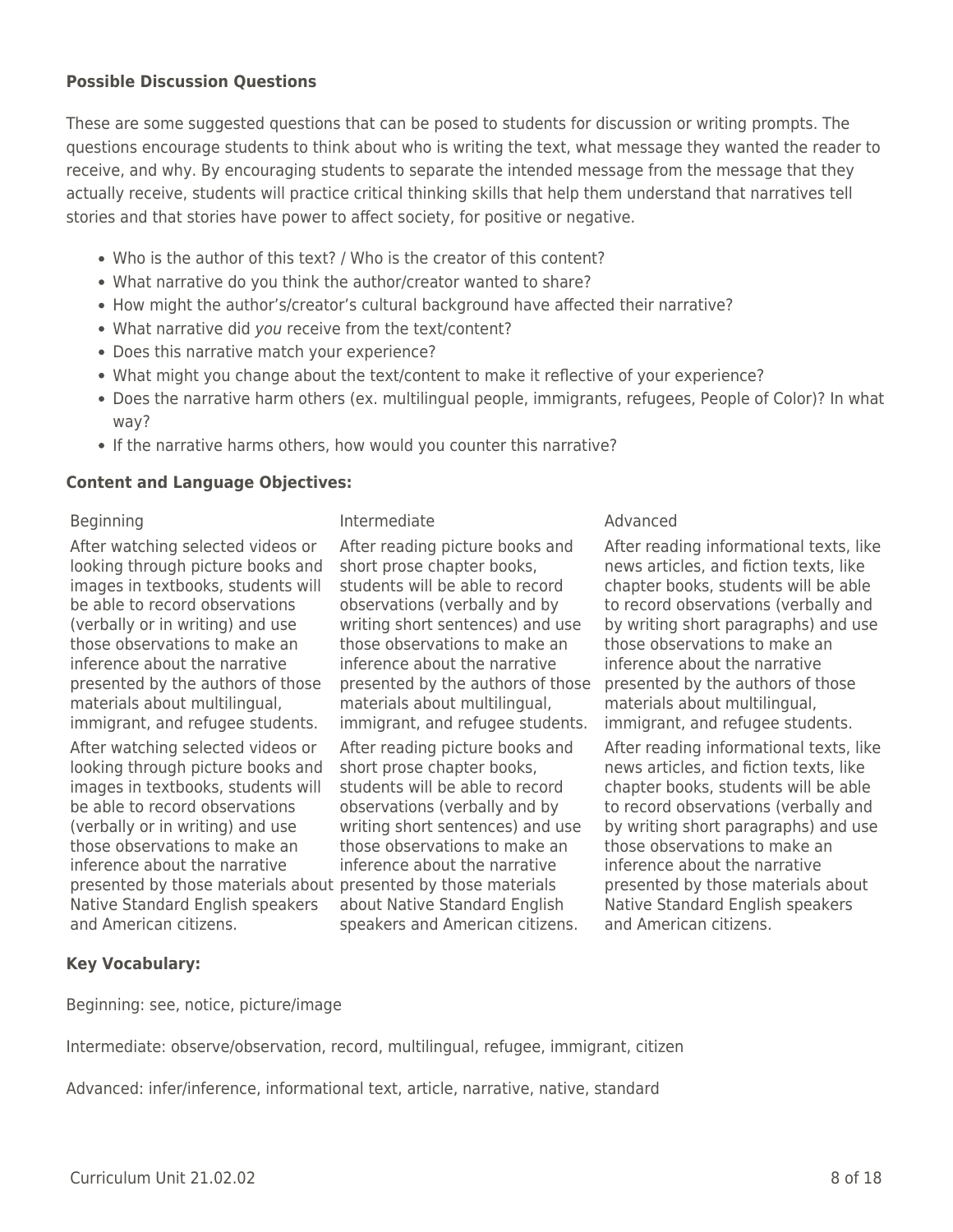## **Overview**

The following activity allows students the opportunity to listen to different forms of commonly spoken languages in New Haven and to learn how and why languages change from place to place. This activity will help students to understand how they will create their school language website, which is detailed after the activities in this unit.

## Procedure

Students will watch the videos in the list below and listen to the creators as they walk through versions of Arabic, Spanish, English, and Persian. They will listen for similarities and differences. Students will be encouraged to discuss their observations with their classmates.

## **Possible Videos for this Activity**

- Persian: Persian Speaking World: Similarities & Differences (زبان فارسی کشورهای (by Bahador Alast on YouTube
- Persian: Similarities Between Pashto and Persian by Bahador Alast on YouTube
- Persian: The Persian Language and What Makes It Fascinating by Langfocus on YouTube
- Arabic: Students Speak Different Arabic Dialects by The Daily Q on YouTube
- Arabic: HOW TO SAY "A LOT" IN 10 DIFFERENT ARAB COUNTRIES! INTRODUCTION TO ARABIC DIALECTS! by LearnArabicwithMaha on YouTube
- Arabic: LEARN ARABIC- 8 DIFFERENT WAYS TO SAY YES! by LearnArabicwithMaha on YouTube
- Arabic and Spanish: How Similar Are Spanish And Arabic? by BuzzFeedVideo on YouTube \*this video has a swear
- Spanish: Spanish Dialects Around The World: How Spanish Varies From Country To Country by Babbel USA on YouTube
- Spanish: SPANISH ACCENTS | Language challenge: accents (Spanish with subtitles) by Pedro Rivas on YouTube
- AAE: 3 ways to speak English | Jamila Lyiscott by TED on YouTube

## **Content and Language Objectives**

After watching videos of different versions of various languages, students will be able to respond using students will be able to discuss yes or no regarding if that is how they similarities and differences use the words that they hear in the video that corresponds to their language. They will also practice saying the word in English.

## Beginning **Intermediate Intermediate** Advanced

After watching videos of different versions of various languages, between the languages and the dialects of various countries, with special attention to their home language.

After watching videos of different versions of various languages, students will be able to compare and contrast the different dialects and to discuss with classmates the reasons that words may have changed from place to place.

## **Key Vocabulary:**

Beginning: Language, same, different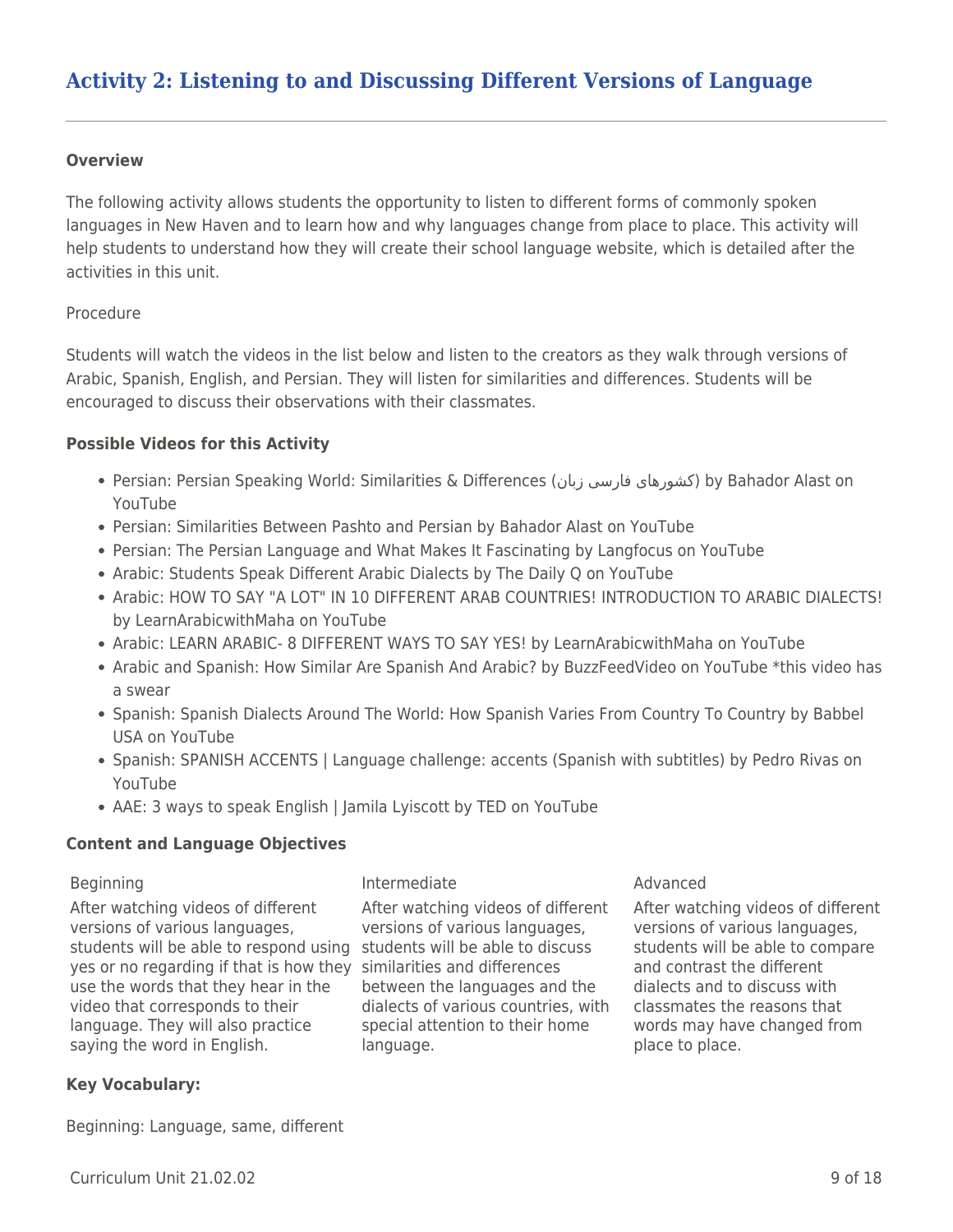Advanced: dialects, regions, accents, standard

# **Activity 3: Curating a List of School Texts Students Find Culturally Affirming**

## **Overview**

In this activity, students will work together to create a list of texts, media and other sources that positively and accurately represent what it means to be multilingual, immigrants and/or refugees. Students will rate or review texts or other sources and explain how the narrative fosters positivity toward multilingual people, immigrants and/or refugees. The purpose of this list is not only to have students practice critical thinking and English language skills, but to be able to produce something valuable for the school community. Once the list is complete it can be shared with teachers, students, and families.

## **Procedure**

To begin, it would be important to have examples of different types of reviews presented to the students so they have an example they can model their work off of. As a class, or in small groups, highlight different parts of a review. For example, most reviews provide a short summary, an opinion or critique about whatever is being reviewed, positive/negative thoughts, and explanations to accompany those thoughts. These can be used as the parts of a graphic organizer to help students form their reviews. English writing skills can be taught explicitly during the drafting, editing and revising process.

Next, the class should have a discussion about the intentions behind creating this list and how they hope other teachers can use it in their classrooms. From there, students can work together to decide what narratives they want to curate to ensure that multilingual, immigrant and refugee students are portrayed in a way that affirms their identity and helps others know who they are. When it is completed, it would be great to have a physical copy that could be housed in the school library. This list could be used by the school librarian to help order books and create a display so students have access to these peer recommended texts. It would also be beneficial to have the list available online to send to families and community members.

## **Content and Language Objectives:**

After watching selected videos or looking through picture books and images in textbooks, students will be able to rate, using a number scale, how culturally responsive and representative the book is of immigrant, refugee, and multilingual students.

## **Beginning Intermediate Advanced**

After reading picture books and short prose chapter books, students like news articles, and fiction texts, will be able to use a graphic organizer to create a book review that details how culturally responsive and representative the book is of immigrant, refugee, and multilingual students.

After reading informational texts, like chapter books, students will be able to write a book review paragraph about how culturally responsive and representative the book is of immigrant, refugee, and multilingual students.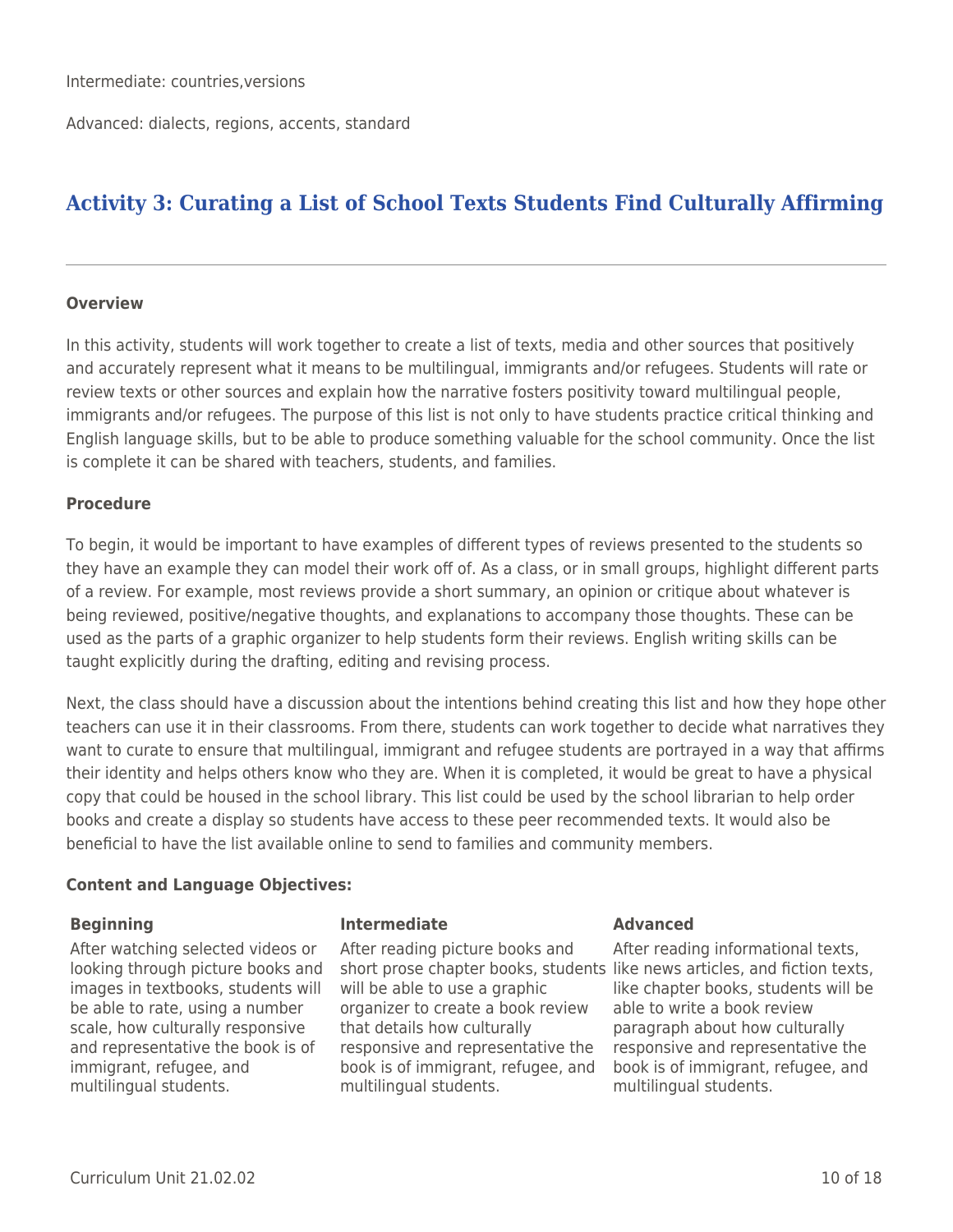## **Key Vocabulary:**

Beginning: rate, scale, describe, accurate

Intermediate: represent, (book) review

Advanced: culturally relevant, paragraph, draft, edit, revise

# **Activity 4: Writing Personal Narratives about Being Multilingual**

## **Overview**

The culminating project of the unit will be an opportunity for students to craft their own personal narrative that represents some part of their identity that they would want others to see. At this point, students will have had examples of positive and negative, accurate and inaccurate, helpful and harmful narratives. They can use these examples to help guide their writing or creating.

After students have drafted, edited, and revised their pieces, it would be a wonderful opportunity to present their work to the school community. This would allow students to feel a sense of pride in their accomplishments and disrupt the idea that these students are at a deficit. One idea would be to use one of the student writing publishing companies, like Student Treasures, to create an anthology of the writing into books available for purchase. Another idea could be to have a night where students read aloud or showcase their work to classmates, family and community members.

## **Procedure**

Students will work independently on creating their drafts with help from graphic organizers, technology aides, and teacher feedback. Once students have a draft they will share with their peers for feedback and suggestions. They will edit and revise based on that feedback and be able to provide meaningful feedback to others. This will help students to get some different ideas of writing styles that they might want to try or content that they might want to discuss in their narratives. As students work through the editing and revising process, they should be given feedback by the teacher on their English writing skills and vocabulary to ensure they are building their language skills. For students who are not yet able to write in English, they can work on an alternate way to present their personal narratives, as explained in the content and language objectives below.

## **Content and Language Objectives:**

Students will be able to create a personal narrative about their identity as being ML, immigrants and/or refugees by either creating artwork or writing in their home language.

## Beginning **Intermediate Intermediate Intermediate** Advanced

Students will be able to write a short personal narrative about their identity as being ML, immigrants and/or refugees by using sentence starters, fillable graphic organizers, and other differentiation tools.

Students will be able to write a personal narrative about their identity as being ML, immigrants and/or refugees.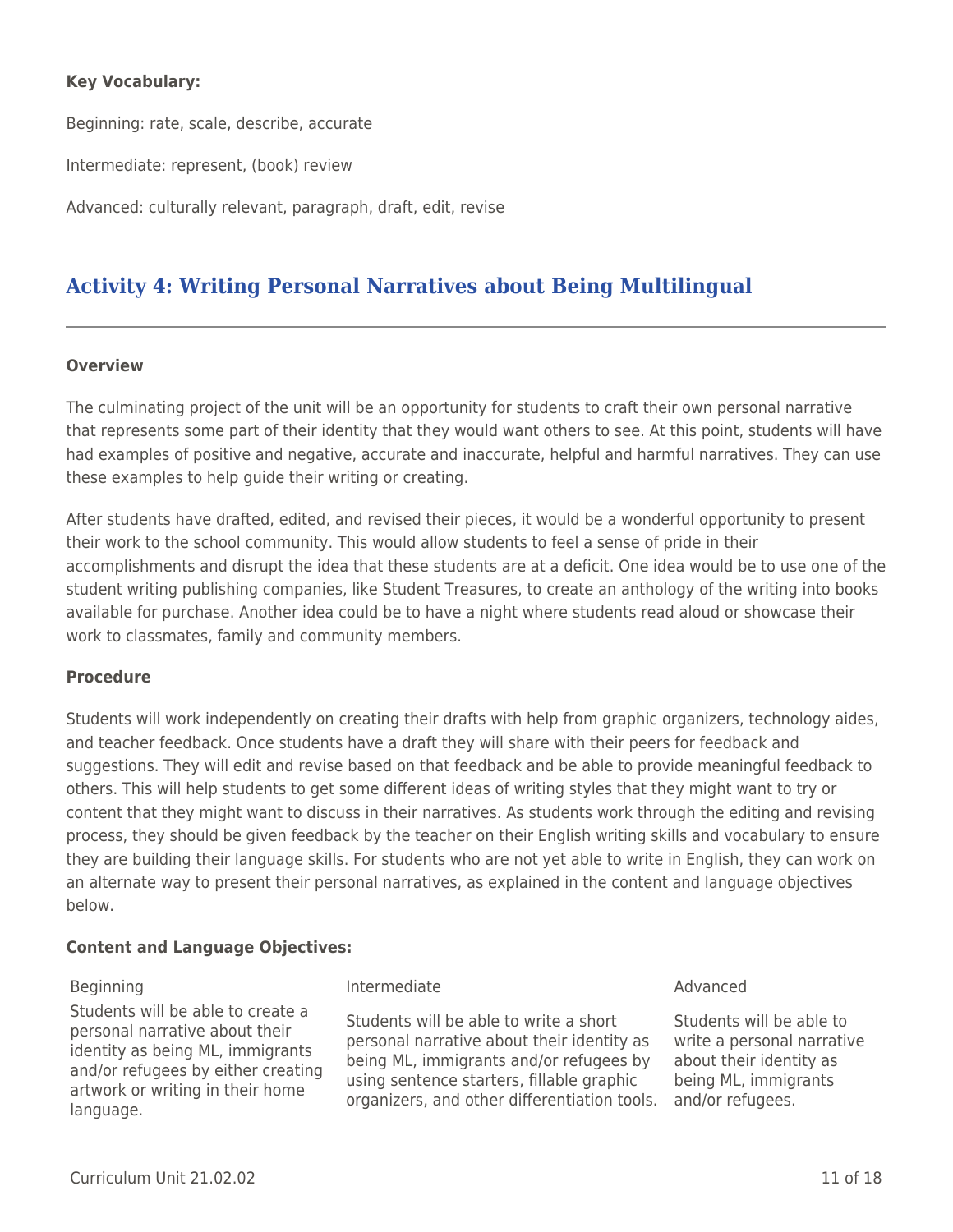## **Schoolwide Project: Language Learning Website to Disrupt Hierarchies of Language**

Technology serves as an immensely beneficial resource to students who are learning any language. Using accessibility features like speech-to-text, text-to-speech, and online resources like Google Translate have allowed beginner multilingual students to not only gain English language skills, but to be able to participate more comfortably in their classes. In my experience, students learn best when they complete interesting projects and activities that serve a purpose. They also take great pride in being able to share these purposeful projects within the school and community. This led me to the idea of creating a schoolwide language learning website that is run by our middle school students. Allowing students the autonomy to create something that reflects their languages, dialects, and cultures will help to reinforce the idea that all races are equally important and valued within our school community.

Students will use Google Sites to create a simple website that will house a collection of videos to share with the school and community. The first type of video will be short, 1-minute videos, where a word or phrase will be presented in various languages and dialects represented within the school. This was inspired by creators on TikTok who stitch together videos of people from all around the world saying a word or phrase in their respective languages. Within these student-created videos I want to ensure that Standard English is not seen as the goal or "correct" language upon which the other languages and dialects are compared. It will be up to students to decide how to best name and organize the videos to demonstrate equal value and importance. This might look like choosing phrases or expressions from other languages and dialects that might not have direct translations to Standard English. It could look like using another language or dialect first in the title of the video. Ultimately, I would like students to be the ones who make these decisions.

The second type of video would be read alouds in more than one language which can be used in the classroom, or as a resource for students at home. Not every read aloud will use Standard English. Students with accents will not be relegated to reading in their home languages, but will be given the opportunity to read in English so that there is representation of different ways that English can sound and that English speakers can be any race.

An important lesson will take place after students have created a series of videos to share on the site. To begin, students will be invited to share their observations about the different languages they were hearing which will be recorded on chart paper or digitally. Next, students will be asked to participate in a class discussion about times when they saw value attributed to language. The first goal of the discussion is for students to see that there are implications related to these linguistic differences because we live in a society that privileges White people. The second goal of the discussion is that students understand that their way of communicating is just as valid and important as that of any language and that they hold that truth even though society might tell them otherwise. Consequently, students would see other students' linguistic differences as valid and important ways of communicating and would disrupt the social hierarchy associated with language in their own minds.

Another reason for choosing this project is for our Newcomer and refugee students to have an opportunity to collaborate with their peers in an activity where they will be able to provide their specific, linguistic expertise. Many of our Newcomer and refugee students are hesitant to interact with their peers who are further along in their English language acquisition or outside of their culture. This project will create an opportunity where everyone can contribute equally. In order for the website to be the most interesting and impactful, students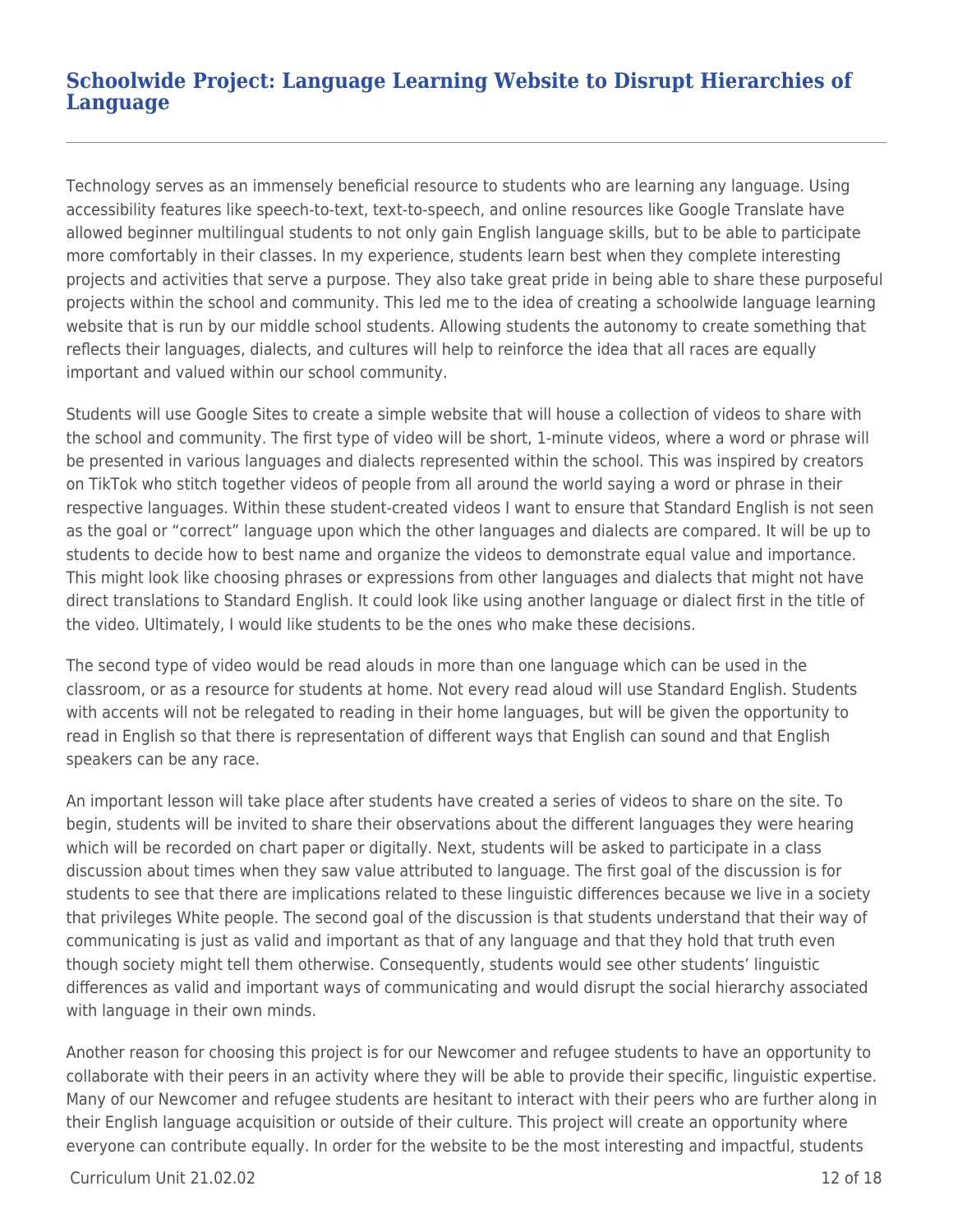will need to work together and rely on each other for information. Even the students who are newly arrived and in the beginning stages of learning English will be able to contribute to the project as much as students who are native English speakers.

# **Book Club**

This is a suggested list of discussion questions or writing prompts to use with the book Other Words for Home by Jasmine Warga. This text exemplifies what it means to be a teen English language learner as well as a refugee. The protagonist of the book is a teen girl who lives in Syria with her family. In the beginning of the book, the readers see a teen who loves movies, has friends, and worries about her family, which many teens will relate to. Things become increasingly violent in Syria and it no longer is safe for Jude to live there, so she and her family flee to the United States. While in the United States, Jude grapples with what it means to be a refugee and multilingual. This book can be used to help students generate ideas about their experiences as they relate to the experiences of Jude. They can use these ideas presented in the writing as well as class discussions to help them think about how they want to craft their personal narrative and the message they would like readers or viewers to receive.

- Page 5: How do you see your home country? How is it portrayed in the United States (US)? Why do you think it might be portrayed that way?
- Page 17: How is your view of the US compared to others in your family or your peers?
- Page 19: Has anyone ever mispronounced your name? What did you do?
- Page 29: In the text, people are protesting in Syria because they want more freedom and democracy. Have you heard of protests happening in the US or your home country? Why do you think people protest? Who holds the power in these situations?
- Page 43: Are there any proverbs or sayings in your language or culture?
- Page 47: How did you find out you were coming to the US?
- Page 63: If you practiced English when you lived in your home country how did you feel like you were doing? Is English different in the US compared to what you learned?
- Page 69: How does an American look and sound? Why do you think that?

## **Examples of How to Disrupt Racist Practices in Teaching Multilingual Students**

Biased Practice and Consequences **Anti-Racist Practice and Significances**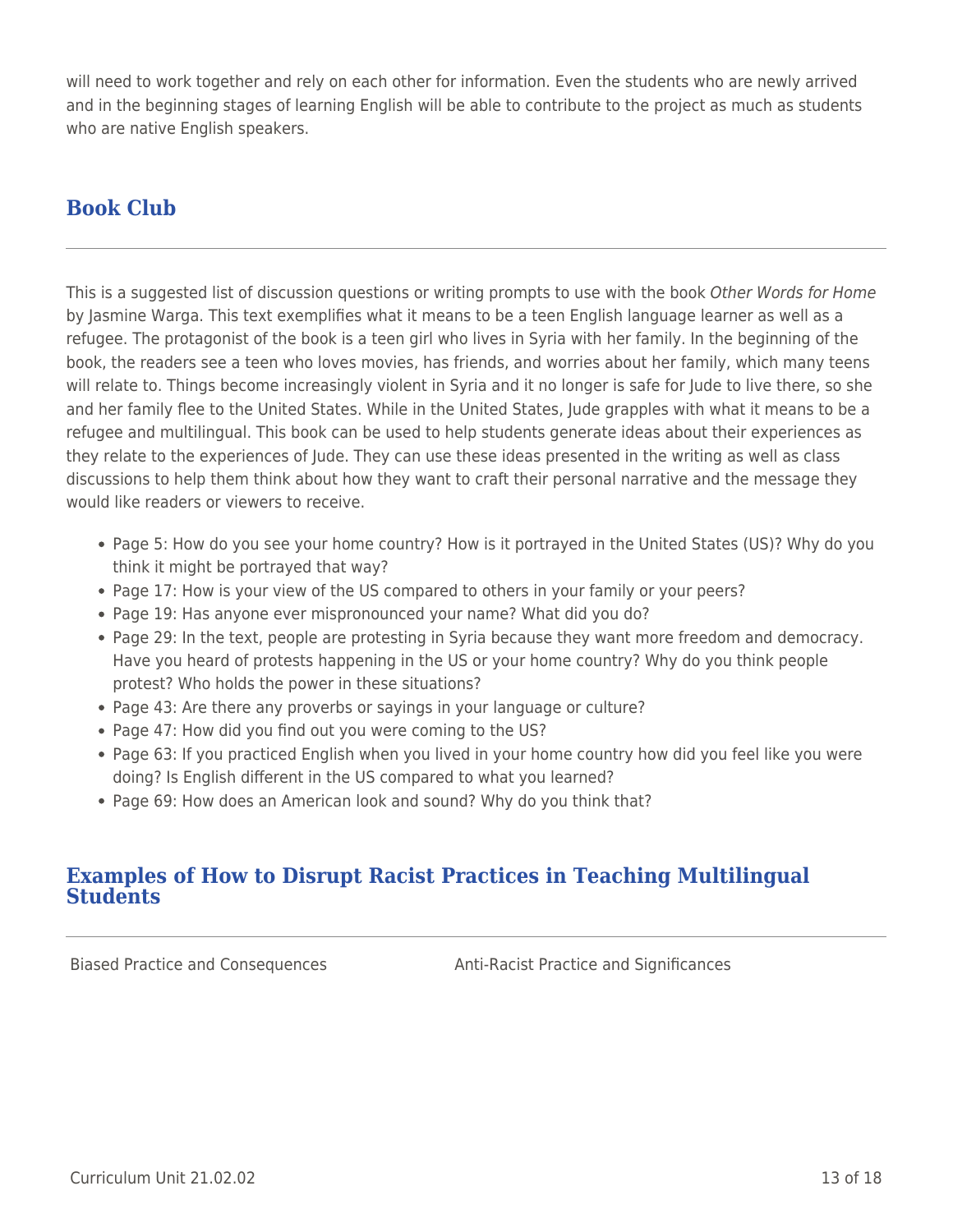Assimilation happens when students work to eliminate any traces of their race or culture and instead adopt that of the dominant culture, in this case, Whiteness. The consequence of this is that students come to understand diversity as an issue that must be overcome in order to fit into American society.

Students may abandon their home culture and language in favor of White American culture and Standard English. This can cause problems of identity, family conflict, and loss of home language skills.

Lack of differentiation and scaffolding occurs when students are required to complete the same work and take the same standardized tests as their NS peers without being given appropriate support or scaffolded instruction.

Multilingual students are failed by teachers at a disproportionate rate as many assessments that claim to measure content knowledge are really measures of English language ability, which is inherently racist.<sup>15</sup>

A colorblind mentality is when educators adopt and promote the idea that race is not an issue and that all students are the same. They usually do this with good intentions, but the consequences do not match the intent.

Students see themselves as compared to their White peers and their cultural, racial, and linguistic differences are not validated or even acknowledged. This can cause students to feel as though they need to abandon those non-White aspects of themselves to fit this colorblind mentality.

Many teachers adopt multiculturalism in lieu of promoting equity or anti-racist teaching. Again, there may not be malicious intent; however, when only certain aspects of a student's racial or cultural background are discussed, it does not address issues of race, language and the effects on identity. Usually, educators focus their multicultural teaching around the positive and performative aspects of different cultures, like holidays, foods, music, and art. They might also designate a period of time to study another culture, for example, Black History Month, Indigenous People's Day, etc.

The issue with this approach is that diversity is highlighted in comparison to the dominant White culture. Therefore, multilingual students might feel as though only certain aspects of their culture will be accepted or that they are being "othered" because aspects of their culture are seen in comparison against the White-dominant "norm".

Giving students agency within a classroom helps them to be active participants in their education. Allowing students to co-create, design, and research for the curriculum allows students to be involved and to offer their expertise in different areas. Giving agency to ML students lets them know that their language and cultures are valued in the school community and celebrated. This promotes a strong sense of identity, both linguistically and culturally.

Differentiation, scaffolding and appropriate support for ML students allows students to receive instruction in content that is comprehensible to them upon which they can build linguistic and content-specific knowledge. It creates an environment where students can feel successful and comfortable, which will improve confidence in language ability.

Instead of "not seeing race", teachers can use linguistic and cultural practices of students to create curriculum and drive instruction. By not only recognizing, but using, the aspects of identity that make multilingual, immigrant and refugee students who they are, students will be invested in learning and feel as though their identity is valued within their classroom. This will create a positive and welcoming environment where students will learn better.

In her rubric for redesigning teacher preparation courses to be transformative, Mae Chaplin suggests using materials that represent "otherness" as it relates to systems of oppression and to present *multiculturalism as* a way to enact social change. She explains that educators can use multiculturalism to be transformative by analyzing the content they are teaching, the texts they are reading and the work they are assigning in a lens that allows students to think critically about social problems and develop ways to solve them. Instead of shying away from issues of race, Chaplin advocates for addressing them head-on to see how systems of oppression, nationalism and the media can work to promote xenophobic beliefs.16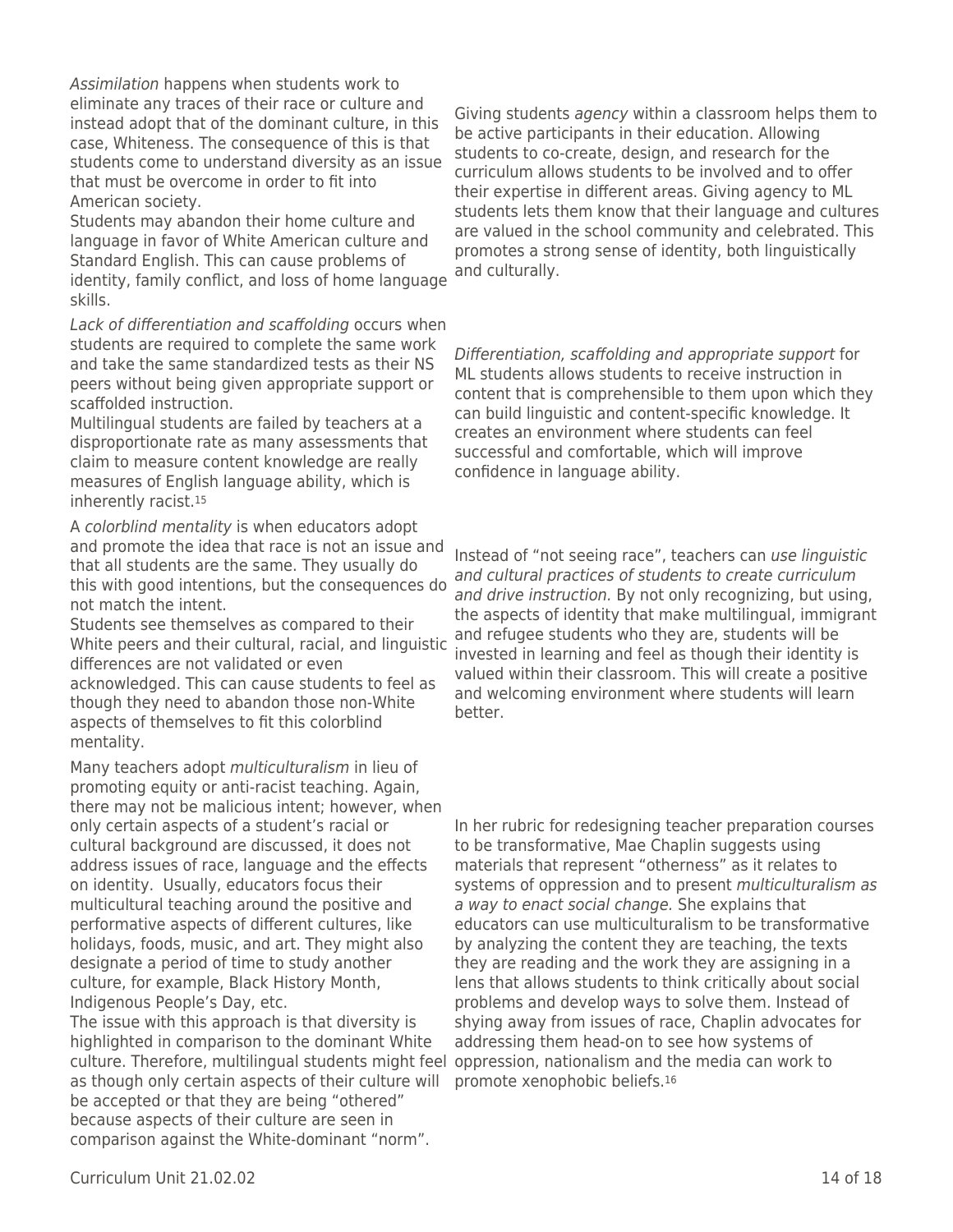## In some cases, teachers will not allow students to speak their native languages at school. When students are penalized for speaking their native language it sends a message that their language is mentality, when it comes to ML students will allow Students might not be able to communicate in English and will therefore face anxiety related to communication if they are never allowed to use their native language.

Leaving family members out of their child's education because they may not know English proficiently and/or only communicating in times of discipline sends a message that the family is not valued or are unable to provide for their child's academic needs. It eliminates the potential for important cultural connections and engagement which can help ML students be more successful in the classroom.

In the United States, the majority of ML teachers are White and speak Standard English. According to work by Ruecker and Ives, Whiteness has been constructed as a property of native English teachers.18 White, NS teachers are seen as the ideal candidate to educate students on the English language. However, teacher education research studies have "identified the linguistic and cultural distance between White teachers and their diverse students as one of the main factors for the low academic achievement and high dropout rates of immigrant students". <sup>19</sup>

Students who are able to communicate, read and write in their home language are more likely to be successful students of the English language. Many studies have proven that proficiency in home language contributes to overall academic success.

wrong and not valued within the academic setting. Students to communicate, read and write in their home Teachers who adopt a "both/and", instead of "either/or" language while at school. Students will see that they can use both (sometimes more) languages in school and at home. They do not need to see home and school standards and language as separate entities and consequently feel as though they do not belong in either space. Teachers should see being ML as the asset that it is and allow it to happen freely in their classrooms.

> "Funds of knowledge" is a concept presented by Moll, Amanti, Neff, and Gonzalez in which educators communicate with families and learn about their culture and home life in order to "select curriculum activities that promote the participation of students in learning, even making them the experts in some situations".<sup>17</sup> Developing strong family engagement helps students to see that their whole self is valued, not just the person they are at school. It helps students to understand that their race, language, culture, and backgrounds are valued and do not need to change in order to fit into the dominant, White culture. Seeing family members as supporters, co-teachers, and collaborators will help create a strong school community.

Ideally, hiring practices in the United States would change to reflect the diversity of English language speakers. Representation of how different English language speakers can look and sound would help students to not feel as though they are aspiring to "Whiteness".

White, NS teachers need to make sure that they recognize their privilege and explicitly point out the systemic racism that permeates the study of the English language. They should make sure that they do not present themselves as the goal, and instead work to empower students and celebrate the fact that they are multilingual.

Having teachers or other staff members who can speak other languages is beneficial especially to Newcomer students and their families. It can help make the transition into school less stressful. It also allows students the opportunity to demonstrate content knowledge without having to rely on English language skills to present what they know and understand. It also creates a contact person for family members who might have questions or concerns but does not have the English language ability to express them presently.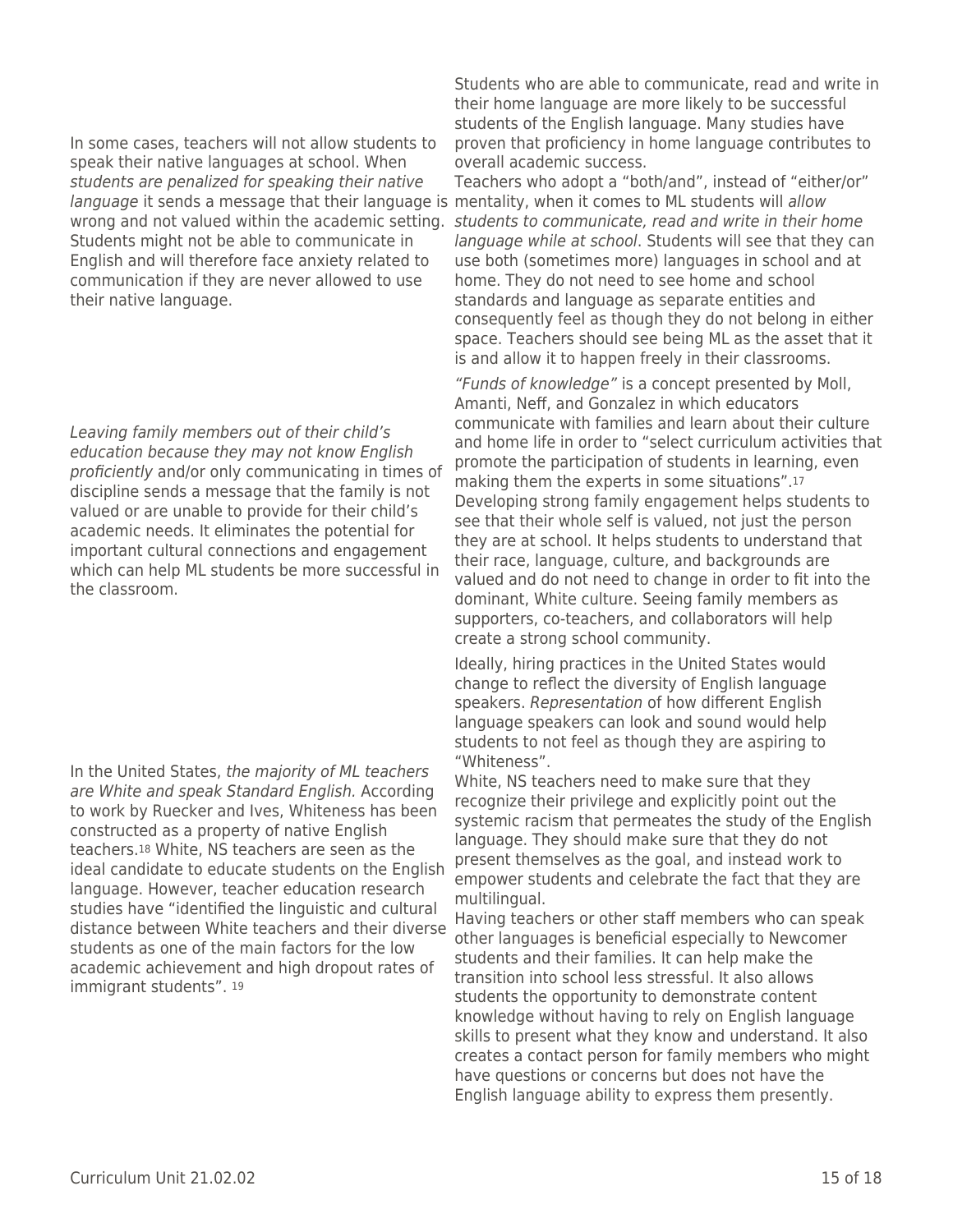Unfortunately, due to lack of training, many teachers hold low expectations of ML students. This is especially the case in newly arrived immigrant and refugee students who are at the most basic levels of English. Many teachers see these students as incapable of participating in the classroom setting therefore expectations of what these particular students are able to accomplish are kept at a bare minimum.

ML students should be held to standards that fit with their ability level, and not their English language ability. Teachers can have high expectations of ML students, especially when the materials, instruction, and assessments are differentiated and scaffolded to ensure that ML students can exhibit content knowledge without the barrier of being proficient in English.

# **Appendix on Implementing District Standards**

The following standards covered in this unit are taken from the Connecticut English Language Proficiency (CELP) standards which are aligned to Connecticut's Common Core State Standards (CCSS). These standards focus on critical language, knowledge about language, and language skills that students use throughout their education. CELP standards are organized with one main standard which is broken down into five different levels based on English language proficiency. Each level has a descriptor of what the student should be able to accomplish at the end of that level.

CELP.6-8.1. An EL can construct meaning from oral presentations and literary and informational text through grade-appropriate listening, reading, and viewing.

CELP.6-8.2. An EL can participate in grade-appropriate oral and written exchanges of information, ideas, and analyses, responding to peer, audience, or reader comments and questions.

CELP.6-8.3. An EL can speak and write about grade-appropriate complex literary and informational texts and topics.

CELP.6-8.7. An EL can adapt language choices to purpose, task, and audience when speaking and writing.

CELP.6-8.8. An EL can determine the meaning of words and phrases in oral presentations and literary and informational text.

# **Notes**

<sup>1</sup> J. Armstrong & R. Ng, "Deconstructing Race, Deconstructing Racism", Situating Race and Racisms in Time, Space, and Theory: Critical Essays for Activists and Scholars, (2005), quoted in Lisa Olding, "Racism and English Language Learning: Employing an Anti- Racist Approach to English as an Additional Language Education", SFU Ed Review (2016): 3, https://doi.org/10.21810/sfuer.v9i.310.

<sup>2</sup> S. Makoni & A. Pennycook, Disinventing and Reconstituting Languages (Clevedon, England: Multilingual Matters, 2007) 1-41, quoted in Alison Crump, "Introducing LangCrit: Critical Language and Race Theory", Critical Inquiry in Language Studies (2014): 4,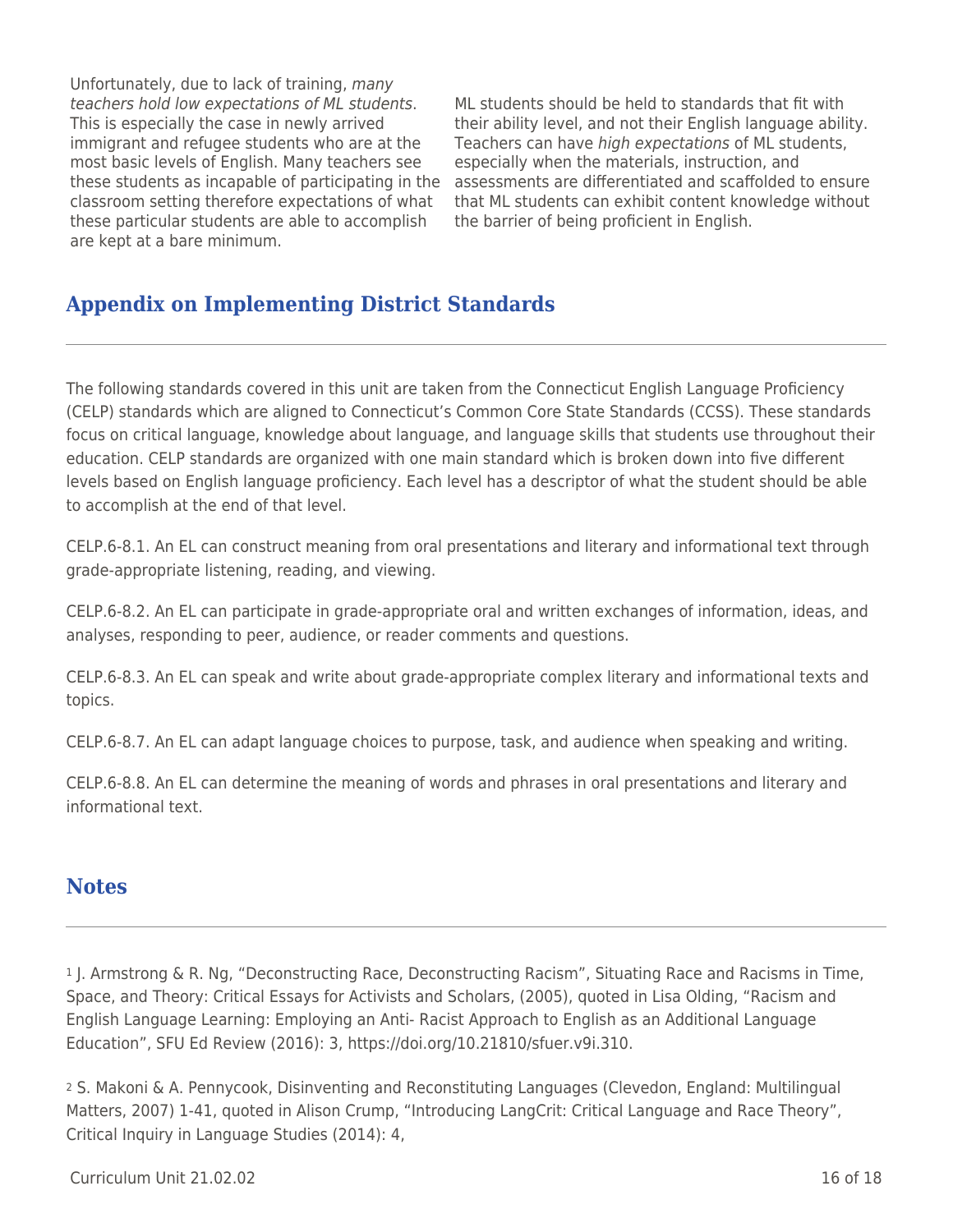https://doi-org.yale.idm.oclc.org/10.1080/15427587.2014.936243.

<sup>3</sup> Missy Watson, "Contesting Standardized English: There Are Many Versions of English, yet We Judge People by Their Command of Standardized English. Are We Right to Abet This Standard Language Ideology in Our Classrooms?", Academe, vol. 104, no. 3 (May 2018): 37–40. EBSCOhost,search-ebscohostcom.yale.idm.oclc.org/login.aspx?direct=true&db=aph&AN=130033530&site=ehost-live&scope=site.

<sup>4</sup> P. Bourdieu, "The Forms of Capital" in Handbook of Theory and Research for the Sociology of Education, ed. J. G. Richardson (Westport, CT: Greenwood Press, Inc., 1986), 241-258.

<sup>5</sup> Lisa Olding, "Racism and English Language Learning: Employing an Anti- Racist Approach to English as an Additional Language Education", SFU Ed Review (2016): 1, https://doi.org/10.21810/sfuer.v9i.310. vi Olding. "Racism and English Language," 1.

<sup>6</sup> Olding. "Racism and English Language," 1.

<sup>7</sup> Caitlin L. Ryan & Adrienne D. Dixson, "Rethinking Pedagogy to Re-center Race: Some Reflections," Language Arts, Review of Research, vol 84, no. 2 (November 2006): 176.

8 Alison Crump, "Introducing LangCrit: Critical Language and Race Theory", Critical Inquiry in Language Studies (2014): 4, https://doiorg.yale.idm.oclc.org/10.1080/15427587.2014.936243.

<sup>9</sup> Julio Cammarota, "Challenging Colorblindness in Arizona: Latina/o Students' Counter-Narratives of Race and Racism", Multicultural Perspectives. 16:2, (2014) 82. https://doi.org/10.1080/15210960.2014.889569

<sup>10</sup> Adrienne Rich, "Invisibility in Academe'', Blood, Bread, and Poetry: Selected Prose, 1979-1985 (New York: Norton, 1994): 199 xi S. Nombuso Dlamini, From the other side of the desk: Notes on teaching about race when racialised. Race Ethnicity and Education, 5(1), 51-66. **quoted in** Lisa Olding, "Racism and English Language Learning: Employing an Anti- Racist Approach to English as an Additional Language Education", SFU Ed Review (2016): 7, https://doi.org/10.21810/sfuer.v9i.310.

<sup>11</sup> S. Nombuso Dlamini, From the Other Side of the Desk: Notes on Teaching about Race When Racialised. Race Ethnicity and Education, 5(1), 51-66. **quoted in** Lisa Olding, "Racism and English Language Learning: Employing an Anti- Racist Approach to English as an Additional Language Education", SFU Ed Review (2016): 7, https://doi.org/10.21810/sfuer.v9i.310.

<sup>12</sup> Olding. "Racism and English Language," 5.

<sup>13</sup> James Cummins, "Beyond Instructional Techniques and Standardized Assessment: Implementing Classroom Interactions that Foster Power, Identity, Imagination and Intellect among Culturally Diverse Students", Contact, 28(2), (2003): 21-31 **quoted in** Lisa Olding, "Racism and English Language Learning: Employing an Anti- Racist Approach to English as an Additional Language Education", SFU Ed Review (2016): 8, https://doi.org/10.21810/sfuer.v9i.310.

<sup>14</sup> Elizabeth Clifford & Maya Kalyanpur, "Immigrant Narratives: Power, Difference, and Representation in Young-Adult Novels with Immigrant Protagonists", International Journal of Multicultural Education vol. 13, no. 1 (2011): 2.